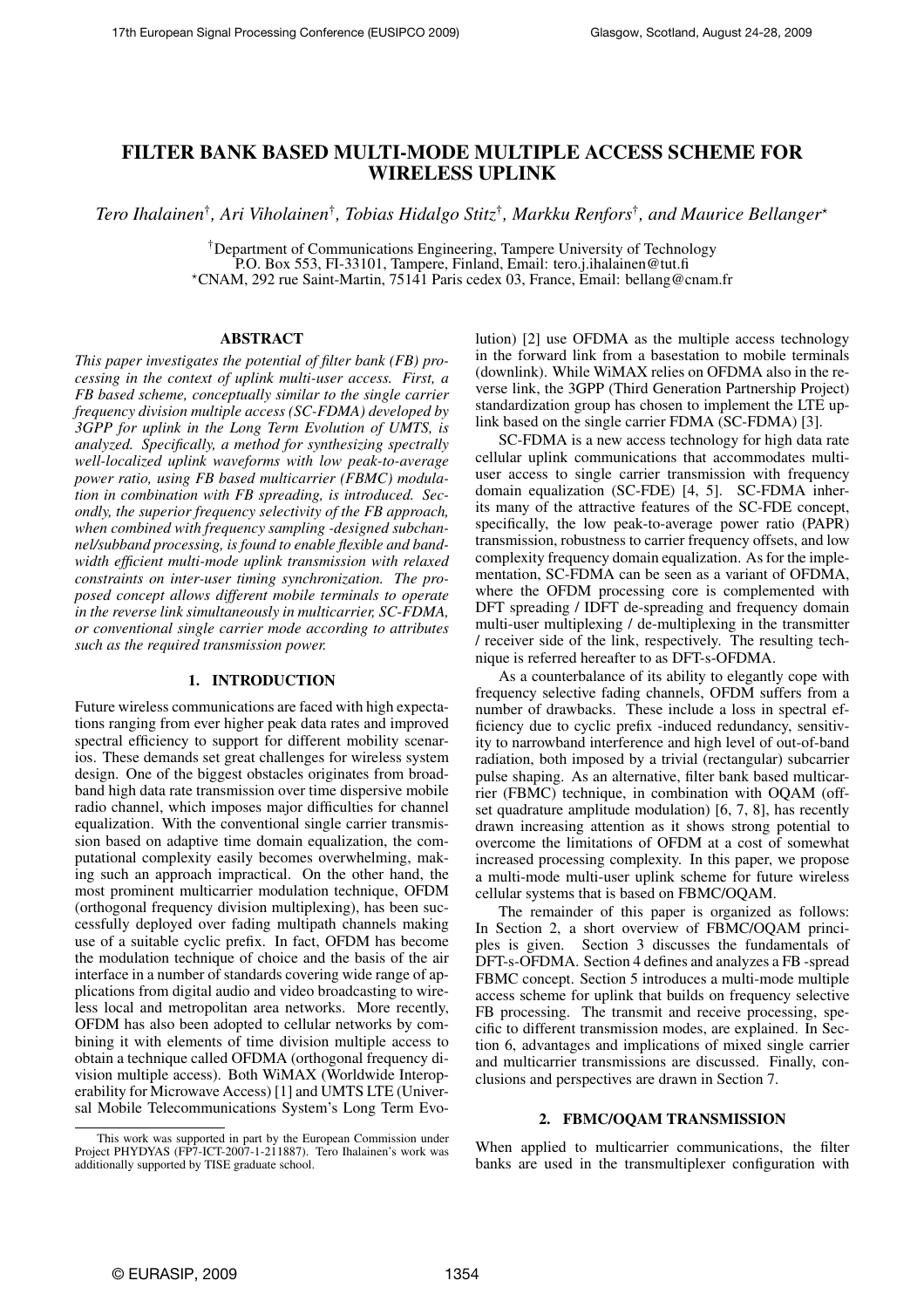

Figure 1: An efficient implementation structure of the FBMC/OQAM synthesis filter bank.

the synthesis (SFB) and analysis (AFB) bank implementing the modulator and demodulator, respectively. Here, we focus on uniform complex modulated filter banks where frequency shifted subchannel filters of equal bandwidths are obtained from a single linear-phase lowpass prototype filter  $p[m]$  through exponential modulation. The complex I/Q baseband signal at the output of a SFB, a block diagram of which is shown in Figure 1, can be expressed as<sup>1</sup>

$$
s[m] = \sum_{k=0}^{M-1} \sum_{n=-\infty}^{\infty} d_{k,n} \theta_{k,n} \beta_{k,n} p[m - n\frac{M}{2}] e^{j\frac{2\pi}{M}km}, \quad (1)
$$

where

and

$$
\theta_{k,n} = e^{j\frac{\pi}{2}(k+n)} = j^{k+n} \tag{2}
$$

$$
\beta_{k,n}=e^{-j\frac{2\pi k}{M}(\frac{L_p-1}{2})}.
$$

Here, *m*, *M*,  $d_{k,n}$ , and  $\theta_{k,n}$  denote the sample index at highrate (at the output of the SFB), the overall number of subchannels, the real-valued symbol modulated (at rate 2/*T*) on the *k*th subcarrier during the *n*th OQAM sub-symbol interval, and the phase mapping between the real-valued symbol sequence and the complex-valued input samples of the synthesis bank, respectively. The signalling interval *T* is defined as the inverse of the subcarrier spacing, i.e.,  $T = 1/\Delta f$ . The C2R-blocks indicate the conversion from the real and imaginary parts of a complex valued symbol from a QAM alphabet into real-valued data. Symbols  $d_{k,n}$  and  $d_{k,n+1}$  can be interpreted to carry the in-phase and quadrature components, in an interleaved manner, with a relative time offset of *T*/2. The length of the prototype filter<sup>2</sup>,  $L_p = KM - 1$ , depends on the size of the filter bank and the overlapping factor *K*. Fig. 1 shows an efficient implementation structure where the exponential modulation of the prototype filter is constructed by complementing a filtering section, comprising the polyphase decomposition of the prototype filter, with the IFFT (inverse fast Fourier transform). At the receiver, the inverse operations (of those performed in the transmitter) are carried out in the reversed order to recover the transmitted data.



Figure 2: The block diagrams of DFT-s-OFDMA transmit (top) and receive (bottom) processing.

In modulated filter banks the spectral properties of the subchannel filters, and therefore also the obtainable stopband frequency rejection, are defined by the design of the prototype filter. A straightforward and efficient design method, which has been shown to be well suited for multicarrier communications and is currently also being considered in the context of cognitive radio [10], is the frequency sampling technique [11]. With this design, ideally, a single unused subchannel is sufficient for creating a necessary guard band between asynchronous adjacent multiplexes.

#### 3. DFT-SPREAD OFDMA

Figure 2 shows block diagrams of the DFT-s-OFDMA transmit and receive processing. In the transmitter, an *Ms*-length sequence of complex symbols is first converted to frequency domain by means of an  $M_s$ -point DFT. Here,  $M_s < M$ , where *M* denotes the total number of subcarriers on the operated frequency band. Next, a subcarrier allocation is performed, which maps the resulting frequency domain representation (a set of DFT -spread complex numbers) into an *M*-point IFFT according to the scheduled frequency resources. Multi-user access is incorporated through frequency multiplexing by assigning each user with a unique set of active subcarrier indexes (zero data are allocated for the unoccupied subcarriers). Different strategies for subcarrier allocation are possible. They can coarsely be categorized as localized or distributed mapping rules. The localized mode assigns a set of consecutive subcarriers to a user, resulting in a continuous spectrum which occupies a fraction of the overall band. In the distributed mode, the DFT output samples are allocated (e.g., evenly-spaced) over the whole band, giving rise to a non-continuous comb-shaped spectrum. Moreover, in [3] different subcarrier mappings are shown to provide different tradeoffs in terms of PAPR and throughput performance. After the IFFT, the transformed block is extended by a cyclic prefix to enable simple frequency domain equalization and to provide inter-user orthogonality.

At the receiver, after radio frequency (RF) front-end and analog-to-digital conversion (ADC), removal of cyclic prefixes effectively eliminates the inter-block interference due to multipath propagation. The received signal is then converted to frequency domain using an *M*-point FFT. Due to circular convolution (imposed by the cyclic prefix insertion) between the transmitted signal and the multipath impulse response, the channel effect appears multiplicative and frequency-flat for each subband. Therefore, frequency domain equalization by a single complex coefficient per subband is sufficient to

. (3)

 $<sup>1</sup>A$  more detailed description of the signal model can be found in [9].</sup> <sup>2</sup>Also other choices for  $L_p$  are possible. Implications of  $L_p$  on the transmultiplexer model are addressed in [9].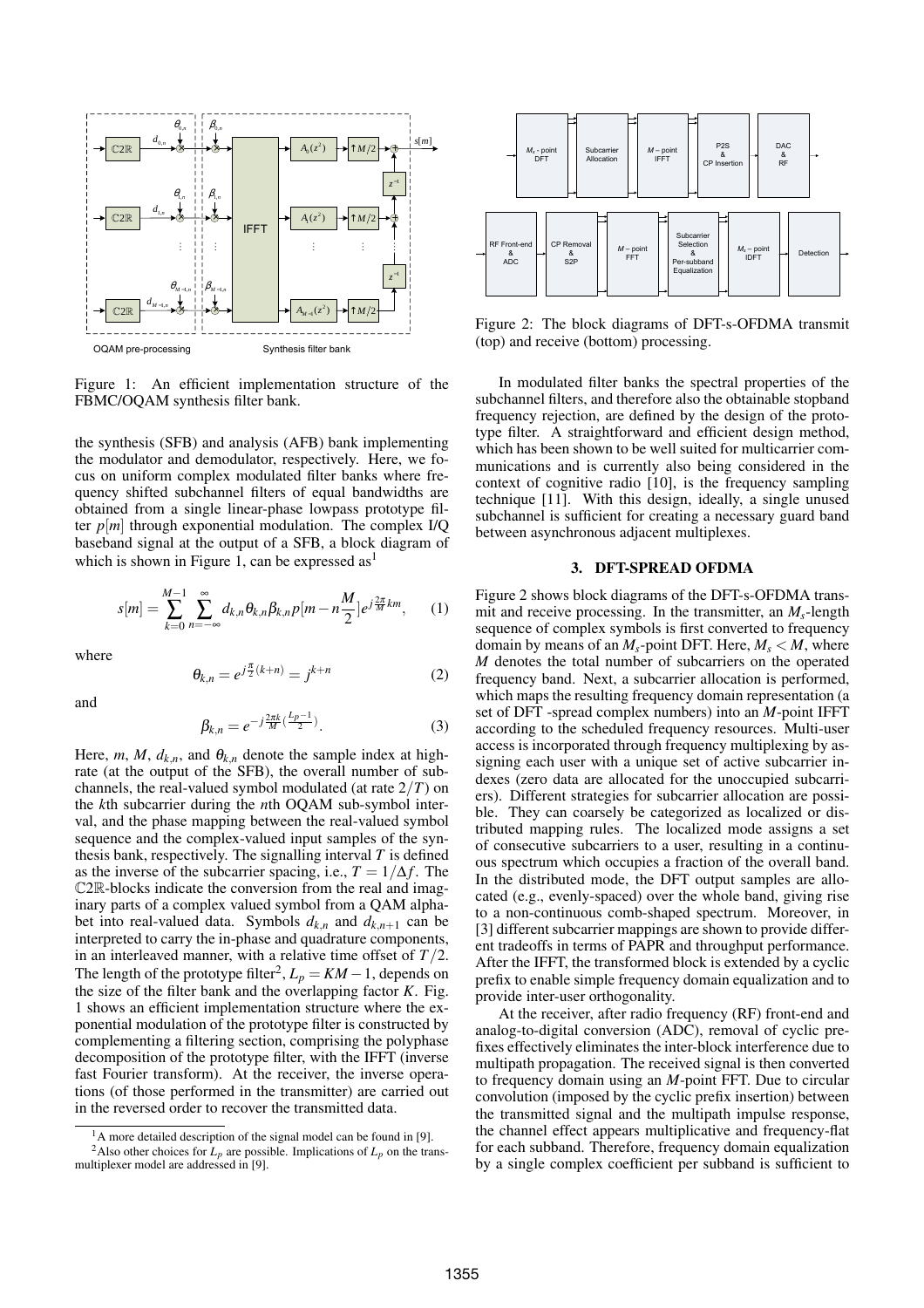compensate for the channel distortion. Finally, an *Ms*-point IDFT converts the equalized samples to time domain, canceling the spreading operation performed in the transmitter side, and outputs the complex symbol estimates. As for the equalization and detection, the processing in DFT-s-OFDMA receiver differs essentially from that performed in OFDMA [4, 5]. While in OFDMA, both equalization and detection are carried out individually on each subcarrier symbol in frequency domain, the DFT-s-OFDMA receiver executes detection only after frequency domain equalized data have been converted back to time domain using IDFT de-spreading. Consequently, DFT-s-OFDMA inherently provides robustness against nulls of the channel transfer function in the signal band, whereas OFDMA requires channel coding and interleaving to overcome the deteriorating impact of deep fading notches of the channel.

### 4. FB-SPREAD FBMC

Next, we investigate a scheme, conceptually similar to DFT-s-OFDMA where, however, cyclic prefixes are absent and synthesis and analysis FBs substitute IFFT and FFT transforms, respectively. Such a system model can be derived by complementing a FBMC core with a data spreading (as pre-processing) and a de-spreading (as post-processing) operator in the transmitter and receiver, respectively.

Filter bank transform is characterized by the impulse response of the prototype filter, length of which typically extends over multiple consecutive symbol periods. Therefore, rather than considering a single *Ms*-length symbol block at a time, as in DFT-s-OFDMA, it is necessary to process data segments of  $G = N \times M_s$  symbols (*N* being some integer) at once instead. The data spreading is carried out by passing a data segment through an *Ms*-subchannel AFB, in contrast to a DFT block transform performed in DFT-s-OFDMA. The transformed data is then mapped into an *M*-subchannel synthesis FB according to the scheduled frequency resources (again zero data are allocated to unoccupied subchannels). The SFB converts the spread data to time domain synthesizing a burst for transmission.

A low PAPR is of great importance for battery powered mobile terminals. The lower PAPR allows decreasing the power amplifier back-off, which in turn extends the operation time of a mobile terminal, at a certain transmission rate, compared to modulation schemes with a higher PAPR. Moreover, it enables to increase the coverage at cell edge.

We have evaluated the PAPR in a number of different system configurations including FBMC, OFDM, DFT-s-FBMC, FB-s-FBMC, DFT-s-OFDM, and SC. By simulating a transmission of  $10^6$  blocks of data, an empirical CCDF (Complementary Cumulative Distribution Function) was obtained for each configuration. The CCDF is defined as the probability that the PAPR of a block of *M* samples exceeds a given threshold. In the simulations,  $M = 1024$  subcarriers (subchannels) were considered for FBMC, OFDM, DFT-s-FBMC, FB-s-FBMC, and DFT-s-OFDM. The overlapping factor  $K = 4$  was used in the FBMC core. Moreover, a localized mode band allocation of  $M_s = 160$  subcarries was assumed. For SC transmission, pulse shaping with a square root raised cosine filter of different rolloff factors  $\alpha = \{0.1, 0.3, 0.5\}$  and oversampling rate of four were tested. All the simulations were carried out using QPSK modulation. Figure 3 shows the CCDFs of PAPR for the different multi-



Figure 3: The CCDFs of PAPR for FBMC, OFDM, DFT-s-FBMC, FB-s-FBMC, DFT-s-OFDM and SC waveforms with  $M = 1024, K = 4, M_s = 160, K_s = 3, \text{ and } \alpha = \{0.1, 0.3, 0.5\}.$ 

plexing configurations. In line with the prior analysis in [12], it can be observed that the PAPR distributions are practically identical for FBMC and OFDM. While DFT -spreading combined with OFDM clearly improves the PAPR distribution, it turns out to be insufficient when combined with FBMC. FB-s-FBMC provides improved performance due to the fact that the AFB as a pre-processor provides a closer approximation of the analysis-synthesis cascade, compared to the adhoc DFT block transform. It is possible to apply filter bank design with smaller overlapping factor  $(K<sub>s</sub>)$  for the spreading operation compared to that  $(K)$  used in the FBMC processing core. The value  $K_s = 3$  gives a good trade-off between processing complexity and PAPR reduction. It is obvious that FB-s-FBMC is computationally more demanding compared to DFT-s-FBMC. Also there is some overhead in data transmission capacity due to the 'tails' of the spreading transform. However, the resulting PAPR performance is clearly better than with DFT-s-FBMC. Regarding the traditional single carrier waveforms, it is well-known, that significant PAPR reduction can be obtained at the cost of increasing excess bandwidth.

### 5. MULTI-MODE UPLINK TRANSMISSION BASED ON FILTER BANK PROCESSING

In this section, we introduce a FB processing -based uplink multiple access scheme which enables different mobile terminals to simultaneously transmit in the reverse link at different operation modes; including FBMC, FB-s-FBMC, and conventional SC modulation. This concept is fundamentally grounded on the possibility to construct independent subchannels or groups of subchannels with continuous flow of data, permitted by the FBMC technique. The spectral isolation among these 'data pipes' enables the received data, originating from different mobiles, to be processed at a basestation receiver independently and adaptively. Moreover, the proposed multi-mode scheme permits mobile terminals to communicate with a basestation in a flexible manner and in accordance with the respective link conditions and/or targeted service types (voice, data, multimedia, etc.) Therefore, it provides means to adaptively trade off higher level of scheduling flexibility and improved link efficiency of FBMC mode for the improved power efficiency of FB-s-FBMC and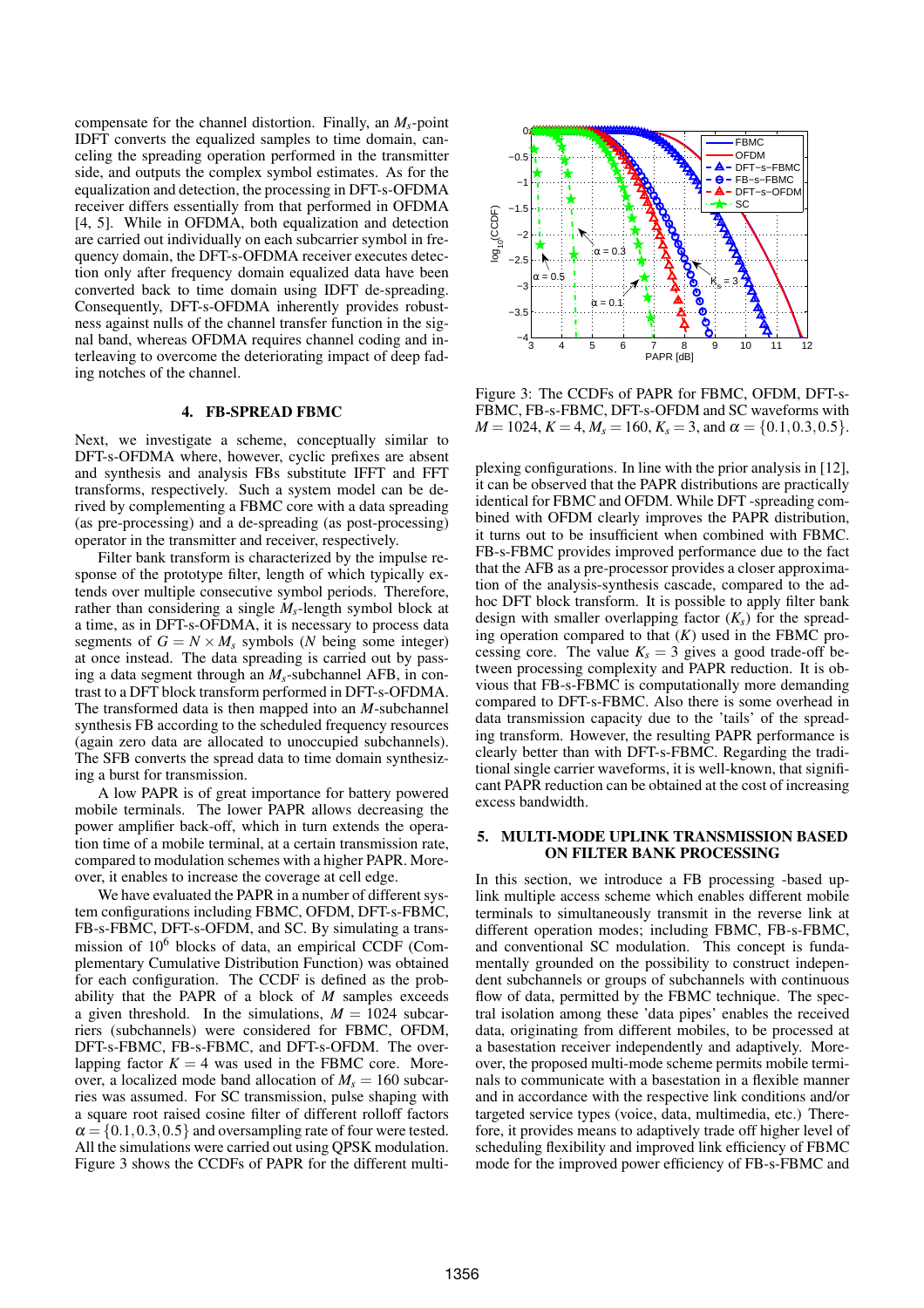

Figure 4: An exemplary multi-mode uplink access scenario with three mobile terminals and different multiplexing modes.

SC modes and vice versa. Figure 4 illustrates the concept through an example where three mobile terminals (MS) with different link attenuations are scheduled using different multiplexing modes by a serving basestation. While the MS 1 with a low link attenuation transmits in FBMC multicarrier mode, the other two mobile terminals, suffering from more severe path losses, are assigned FB-s-FBMC and SC modes to make use of the lower PAPR. Furthermore, as will be illustrated in the following sections both transmit and receive processing, required to support different operation modes, share several common processing elements. This is crucial to keep the overall implementation complexity reasonable.

### 5.1 Transmitter Processing

Figure 5 shows a block diagram of a transmitter structure capable of supporting the proposed multi-mode uplink transmission. The FB-s-FBMC multiplexing mode can be established by including a FB -spreading operator (the block with dashed line) as a pre-processing stage complementing the FBMC core (the blocks with solid lines). In case a mobile would be scheduled to operate in FBMC mode instead, this pre-processing block would be bypassed and the complex valued symbols would be directly processed in accordance with the FBMC scheme. Also a conventional SC transmission can be envisioned, e.g., for low-rate MSs and/or MSs temporarily located close to the edge of a serving cell. In this case, the baseband signal can be synthesized with a separate SC modem (the block with dash-dot line), prior to passing it to the digital-to-analog converter (DAC) and the RF circuitry that can be considered to be common for all the modes.

#### 5.2 Receiver Processing

The access point receiver observes a composite signal that consists of multiple signals originating from different mobile terminals and corrupted by the respective multipath channels. It is the task of the receiver to demodulate, equalize and detect each uplink signal in accordance with the assigned multiplexing scheme. The necessary processing can be carried out using a receiver structure shown in Figure 6. After the RF front-end and ADC, an AFB is used to convert the wideband time domain signal to frequency domain. It should be noted here that the AFB can implement a major part of the channelization filtering efficiently and in a highly flexible manner. Next, frequency domain equalization is car-



Figure 5: A block diagram of a multi-mode transmitter based on filter bank processing.



Figure 6: A block diagram of a multi-mode receiver based on filter bank processing.

ried out. For the parts of the overall frequency band that were assigned for mobile terminals transmitting in FBMC mode, subcarrier-wise equalization and detection can be performed according to principles detailed in [13]. Specifically, a subcarrier-wise channel compensation can be devised using low-complexity linear equalizers, with coefficients that can straightforwardly be set using the frequency sampling design principle. This equalizer structure is able to perform frequency selective per-subchannel equalization, necessary due to absence of cyclic prefixes. Moreover, the same equalizer can be adapted to simultaneously execute per-subband timing compensation without additional implementation complexity [13, 14]. As for the mobile terminals that were scheduled to transmit in low PAPR FB-s-FBMC mode, an *Ms*-subchannel synthesis bank is used to post-process (de-spread) the equalized samples. It moreover converts the signal to time domain where the symbol detection is finally carried out. In case of SC multiplexing mode, filter bank based frequency domain fractionally-spaced equalization (FB-FDE) [15] can be utilized. In that case, the receive filter can be implemented efficiently in the frequency domain by incorporating it with the subband equalization. This means that pulse shaping filtering can be introduced without additional computational effort, even if it has very sharp transition bands. Finally, a SFB is used to transform the subband processed samples to time domain where symbol detections are carried out. In summary, the same subband-wise low-complexity equalizer structure can be used in all transmission modes, with some minor differences in the way equalizer coefficients are derived.